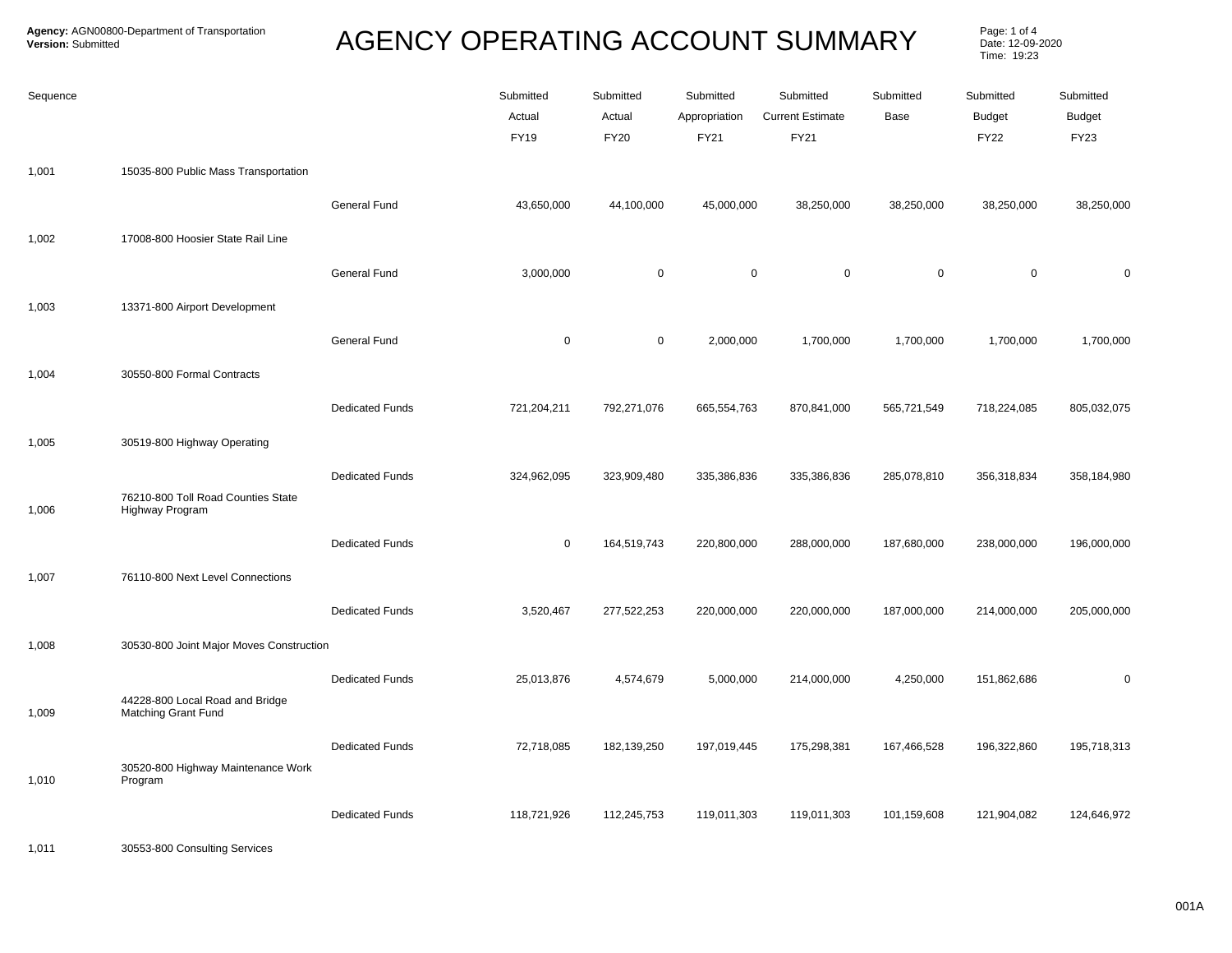## AGENCY OPERATING ACCOUNT SUMMARY Page: 2 of 4

Date: 12-09-2020 Time: 19:23

| Sequence       |                                                                                      |                                         | Submitted<br>Actual<br><b>FY19</b> | Submitted<br>Actual<br><b>FY20</b> | Submitted<br>Appropriation<br>FY21 | Submitted<br><b>Current Estimate</b><br>FY21 | Submitted<br>Base       | Submitted<br><b>Budget</b><br><b>FY22</b> | Submitted<br><b>Budget</b><br>FY23 |
|----------------|--------------------------------------------------------------------------------------|-----------------------------------------|------------------------------------|------------------------------------|------------------------------------|----------------------------------------------|-------------------------|-------------------------------------------|------------------------------------|
| 1,012          | 42235-800 Construction and Improvement<br>- Lease Rental Payments                    | <b>Dedicated Funds</b>                  | 67,047,306                         | 96,325,530                         | 83,202,000                         | 83,202,000                                   | 70,721,700              | 100,000,000                               | 100,000,000                        |
|                |                                                                                      | <b>Dedicated Funds</b>                  | 60,000,000                         | 60,000,000                         | 70,000,000                         | 70,000,000                                   | 59,500,000              | 70,000,000                                | 70,000,000                         |
| 1,013<br>1,014 | 30551-800 Right-of-Way<br>42440-800 Crossroads 2000 - Lease<br><b>Rental Payment</b> | <b>Dedicated Funds</b>                  | 12,045,190                         | 30,162,799                         | 33,600,000                         | 33,600,000                                   | 28,560,000              | 50,000,000                                | 50,000,000                         |
|                |                                                                                      | <b>Dedicated Funds</b>                  | 49,366,644                         | 37,400,000                         | 38,400,000                         | 38,400,000                                   | 32,640,000              | 38,400,000                                | 38,400,000                         |
|                |                                                                                      | <b>Transferred Funding In</b><br>TOTAL: | 28,377<br>49,395,021               | 7,450,104<br>44,850,104            | 5,207,468<br>43,607,468            | 5,207,468<br>43,607,468                      | 4,426,347<br>37,066,347 | 4,657,882<br>43,057,882                   | 5,070,335<br>43,470,335            |
| 1,015          | 30518-800 Ohio River Bridge                                                          |                                         |                                    |                                    |                                    |                                              |                         |                                           |                                    |
| 1,016          | 30516-800 Highway Vehicle and Road<br>Maintenance Equipment                          | <b>Dedicated Funds</b>                  | 34,000,000                         | 1,000,000                          | 1,000,000                          | 1,000,000                                    | 850,000                 | 500,000                                   | 500,000                            |
| 1,017          | 52010-800 Public Utility Tax                                                         | <b>Dedicated Funds</b>                  | 29,960,309                         | 33,076,811                         | 29,964,836                         | 29,964,836                                   | 25,470,110              | 30,307,124                                | 30,783,714                         |
|                |                                                                                      | <b>Dedicated Funds</b>                  | 22,593,107                         | 23,629,561                         | 23,585,716                         | 24,325,000                                   | 20,047,858              | 24,703,050                                | 25,222,481                         |
| 1,018          | 30512-800 State Highway Revenue Fund                                                 | <b>Dedicated Funds</b>                  | 28,377                             | 7,450,104                          | 5,207,468                          | 5,207,468                                    | 4,426,347               | 4,657,872                                 | 5,070,335                          |
| 1,019          | 30510-800 Institutional Road Construction                                            |                                         |                                    |                                    |                                    |                                              |                         |                                           |                                    |
| 1,020          | 30554-800 Highway Planning and<br>Research Program                                   | <b>Dedicated Funds</b>                  | 2,524,038                          | 2,559,077                          | 5,000,000                          | 5,000,000                                    | 4,250,000               | 5,000,000                                 | 5,000,000                          |
|                |                                                                                      | <b>Dedicated Funds</b>                  | 4,444,000                          | 4,600,000                          | 4,600,000                          | 4,600,000                                    | 3,910,000               | 3,780,000                                 | 3,780,000                          |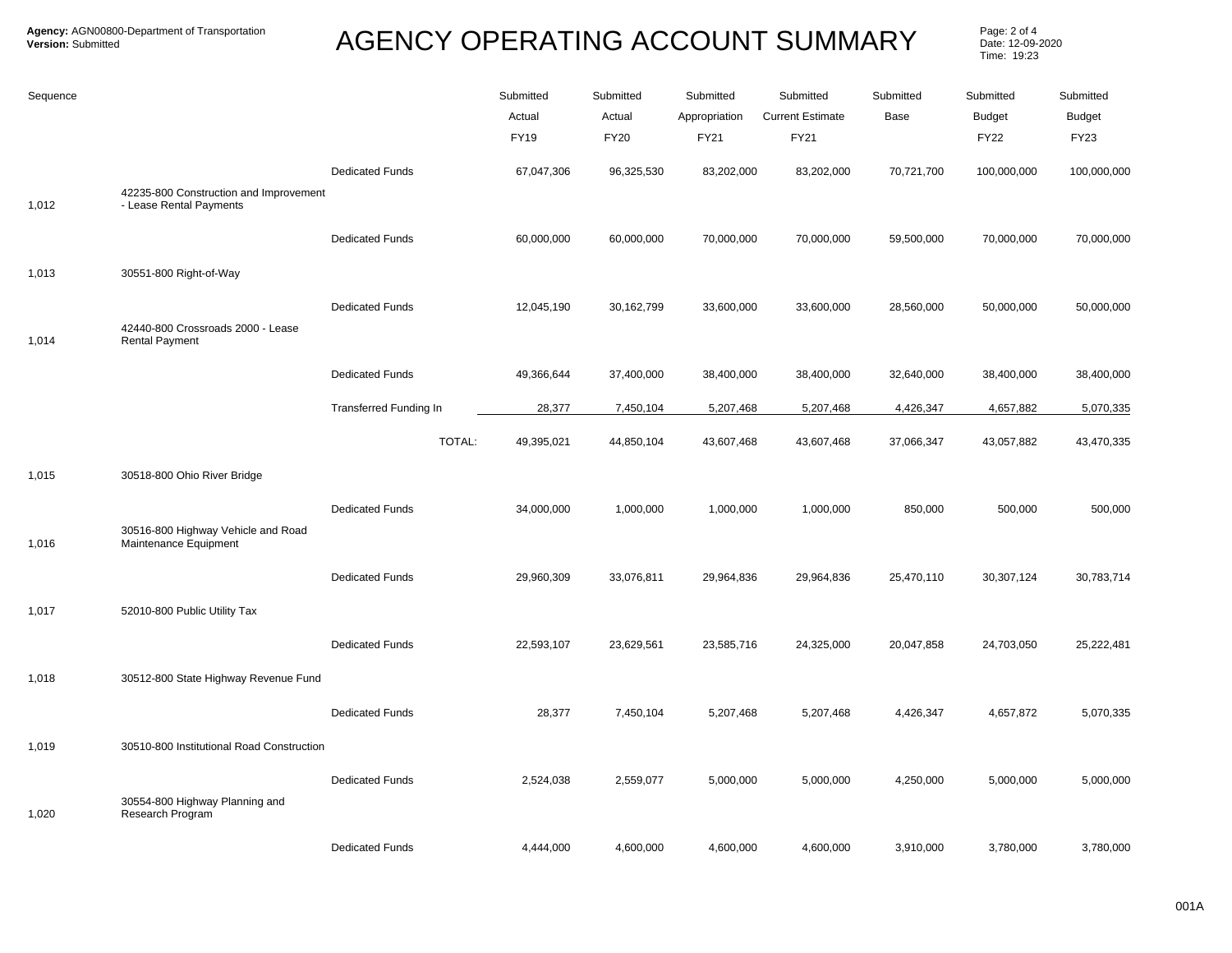## AGENCY OPERATING ACCOUNT SUMMARY Page: 3 of 4

Date: 12-09-2020 Time: 19:23

| Sequence |                                                  |                               | Submitted<br>Actual<br><b>FY19</b> | Submitted<br>Actual<br><b>FY20</b> | Submitted<br>Appropriation<br>FY21 | Submitted<br><b>Current Estimate</b><br><b>FY21</b> | Submitted<br>Base | Submitted<br><b>Budget</b><br><b>FY22</b> | Submitted<br><b>Budget</b><br><b>FY23</b> |
|----------|--------------------------------------------------|-------------------------------|------------------------------------|------------------------------------|------------------------------------|-----------------------------------------------------|-------------------|-------------------------------------------|-------------------------------------------|
| 1,021    | 45760-800 Industrial Rail Service Fund           |                               |                                    |                                    |                                    |                                                     |                   |                                           |                                           |
|          |                                                  | <b>Dedicated Funds</b>        | 2,915,393                          | 2,382,867                          | 2,504,650                          | 2,490,000                                           | 2,128,952         | 2,530,000                                 | 2,620,000                                 |
| 1,022    | 57750-800 Airport Development                    |                               |                                    |                                    |                                    |                                                     |                   |                                           |                                           |
|          |                                                  | <b>Dedicated Funds</b>        | 1,021,114                          | 1,494,970                          | 1,800,000                          | 1,530,000                                           | 1,530,000         | 1,900,000                                 | 1,900,000                                 |
|          |                                                  | <b>Transferred Funding In</b> | $\mathbf 0$                        | 0                                  | 2,000,000                          | 1,700,000                                           | 1,700,000         | 1,700,000                                 | 1,700,000                                 |
|          |                                                  | TOTAL:                        | 1,021,114                          | 1,494,970                          | 3,800,000                          | 3,230,000                                           | 3,230,000         | 3,600,000                                 | 3,600,000                                 |
| 1,023    | 30545-800 State - HERPICC                        |                               |                                    |                                    |                                    |                                                     |                   |                                           |                                           |
|          |                                                  | <b>Dedicated Funds</b>        | 1,041,260                          | $\mathbf 0$                        | $\mathbf 0$                        | 1,519,422                                           | 1,000,000         | 1,000,000                                 | 1,000,000                                 |
| 1,024    | 30529-800 Work Zone Safety Fund                  |                               |                                    |                                    |                                    |                                                     |                   |                                           |                                           |
|          |                                                  | <b>Dedicated Funds</b>        | 518,706                            | 1,307,420                          | 754,543                            | 636,565                                             | 641,362           | 641,362                                   | 641,362                                   |
| 1,025    | 30162-800 Railroad Grade Crossing<br>Improvement |                               |                                    |                                    |                                    |                                                     |                   |                                           |                                           |
|          |                                                  | <b>Dedicated Funds</b>        | 918,499                            | 897,362                            | 750,000                            | 750,000                                             | 637,500           | 750,000                                   | 750,000                                   |
| 1,026    | 30163-800 Local Technical Assistance<br>Program  |                               |                                    |                                    |                                    |                                                     |                   |                                           |                                           |
|          |                                                  | <b>Dedicated Funds</b>        | 500,000                            | 0                                  | 250,000                            | 250,000                                             | 212,500           | 250,000                                   | 250,000                                   |
| 1,027    | 49310-800 Electric Rail Service Fund             |                               |                                    |                                    |                                    |                                                     |                   |                                           |                                           |
|          |                                                  | <b>Dedicated Funds</b>        | 172,906                            | 207,670                            | 201,016                            | 200,000                                             | 170,863           | 200,000                                   | 200,000                                   |
| 1,028    | 63200-800 INDOT Federal Highway<br>Projects      |                               |                                    |                                    |                                    |                                                     |                   |                                           |                                           |
|          |                                                  | <b>Federal Funds</b>          | 1,086,230,229                      | 1,323,269,839                      | 1,069,102,471                      | 1,276,166,667                                       | 908,737,100       | 1,184,000,000                             | 1,091,666,667                             |
|          |                                                  | Transferred Funding In        | 559,573,147                        | 958,229,885                        | 855,727,679                        | 1,057,243,000                                       | 727,368,527       | 937,504,085                               | 1,024,312,075                             |
|          |                                                  | TOTAL:                        | 1,645,803,376                      | 2,281,499,724                      | 1,856,059,234                      | 2,333,409,667                                       | 1,636,105,627     | 2,121,504,085                             | 2,115,978,742                             |